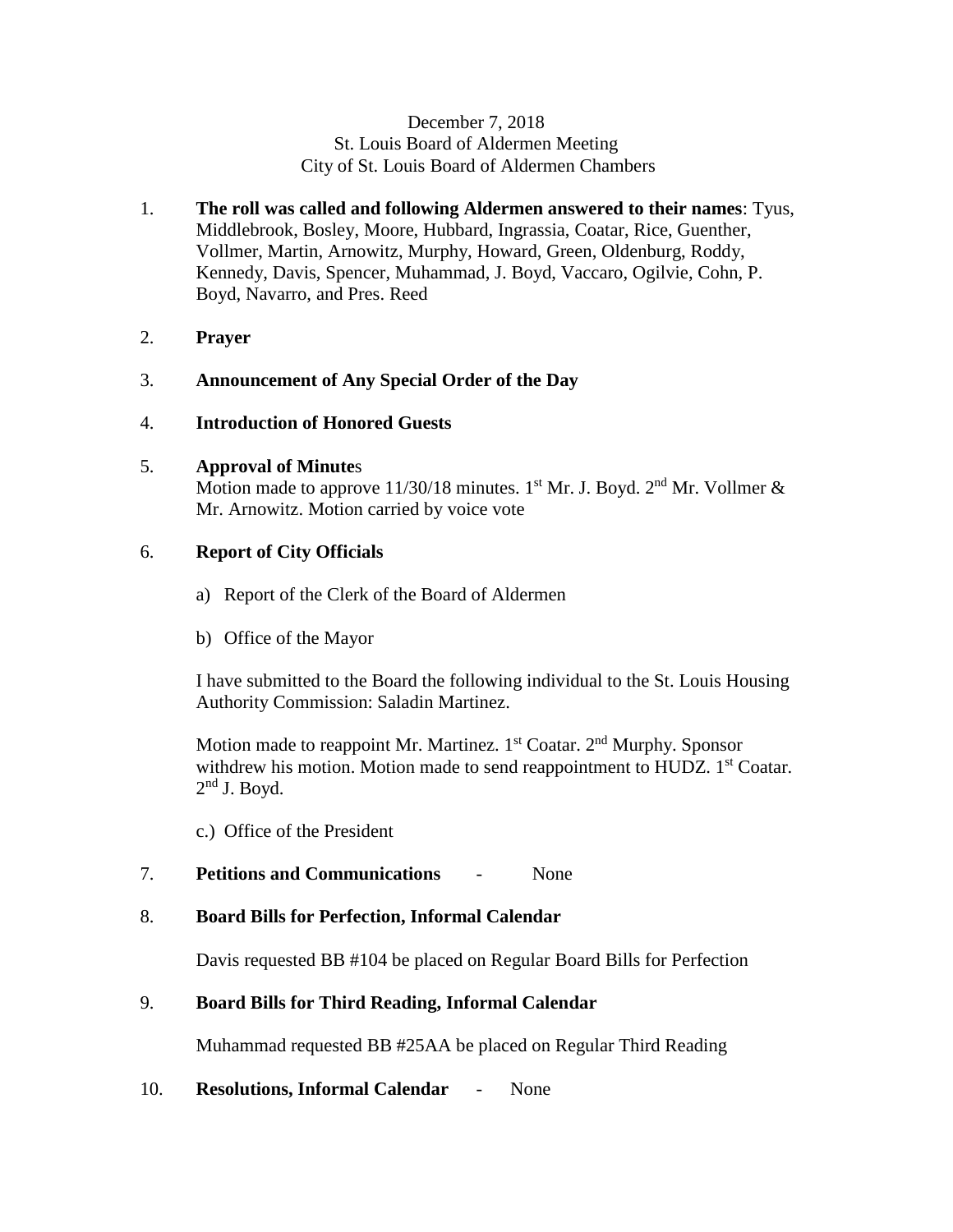# 11. **First Reading of Board Bills**

The following Board Bills were first read: BB #175, #176, #177, #178, #179, #180, #181

# 12. **Reference to Committee of Board Bills, Resolutions, Mayoral Appointments**

Convention and Tourism:

Engrossment, Rules and Resolutions:

Health and Human Services:

Housing, Urban Development and Zoning: BB #177 - #180

Legislation:

Neighborhood Development:

Parks and Environmental Matters:

Personnel and Administration:

Public Employees:

Public Safety:

Public Utilities:

Streets, Traffic and Refuse: BB #178 - #179 - #181

Transportation and Commerce:

Ways and Means: BB #175 - #176

13. **Second Reading and Report of Standing Committees** The following BBs were second read: BB #167 - #172 - #173CS - #174

### 14. **Report of Special Committees** - None

15. **Perfection Consent Calendar** - BB #160 - #51 - #125 - #127 - #138 - #166CS - #163 - #28 - #29 - #114 - #126 - #131 - #162 - #168 - #99 - #158 - #109 #72 Motion made to adopt Perfection Consent Calendar. 1<sup>st</sup> Kennedy. 2<sup>nd</sup> Vollmer & P. Boyd. Motion carried by voice vote.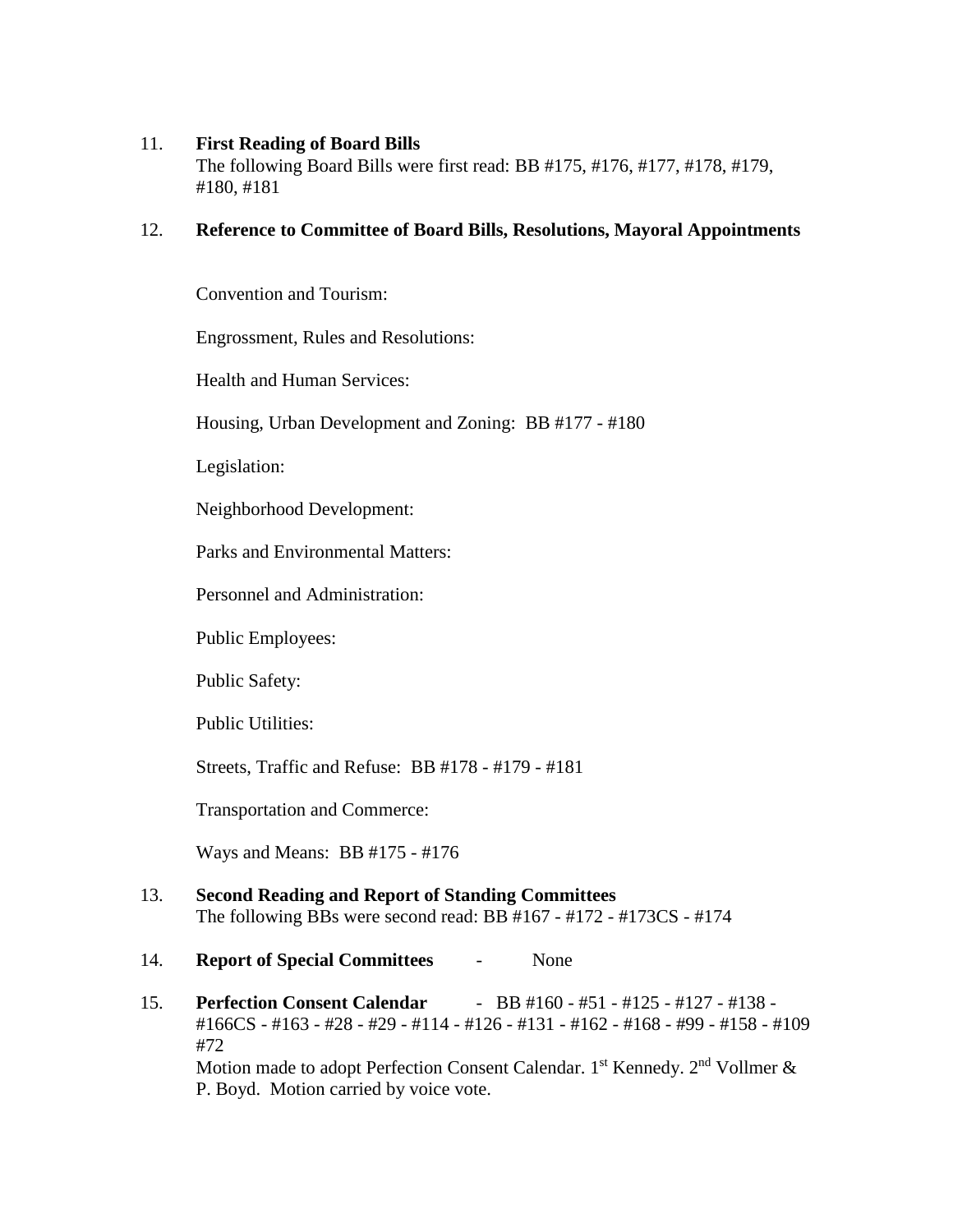16. **Board Bills for Perfection** - BB #133CS - #169 - #157 - #104 Motion made to perfect BB 133CS.  $1<sup>st</sup> Coatar. 2<sup>nd</sup> Murphy and Vaccaro. Motion$ carried as follows: 26 ayes, 2 noes

#### 26 ayes

 Middlebrook, Bosley, Moore, Hubbard, Ingrassia, Coatar, Rice, Guenther, Vollmer, Martin, Arnowitz, Murphy, Howard, Green, Oldenburg, Roddy, Kennedy, Davis, Spencer, J. Boyd, Vaccaro, Ogilvie, Cohn, P. Boyd, Navarro, and Pres. Reed

2 noes Tyus, Muhammad

Motion made to perfect BB 169. 1<sup>st</sup> Arnowitz. 2<sup>nd</sup> Vaccaro & Navarro. Motion carried by voice vote.

The following Alderpersons requested to be added as cosponsor: Middlebrook, Bosley, Hubbard, Ingrassia, Coatar, Vollmer, Murphy, Kennedy, Davis, J. Boyd, Vaccaro, Cohn, P. Boyd, and Navarro.

Motion made to perfect BB 157. 1<sup>st</sup> Ingrassia.  $2<sup>nd</sup>$  by Ogilvie. Motion carried by voice vote.

Davis requested BB 104 be placed back on the Informal Calendar.

#### 17. **Third Reading Consent Calendar** - None

# 18. **Third Reading / Report of Engrossment and Final Passage** BB #25AA

BB #25AA was withdrawn by the primary sponsor Muhammad.

### 19. **Report of Enrollment Committee** - none

20. **Courtesy Resolutions Consent Calendar -**  Res. #196 - #197 - #200

> Ms. Davis moved to adopt the Courtesy Resolution Calendar. The motion was seconded by J. Boyd, and carried by voice vote.

21. **First Reading of Resolutions** Res. #198 - #199